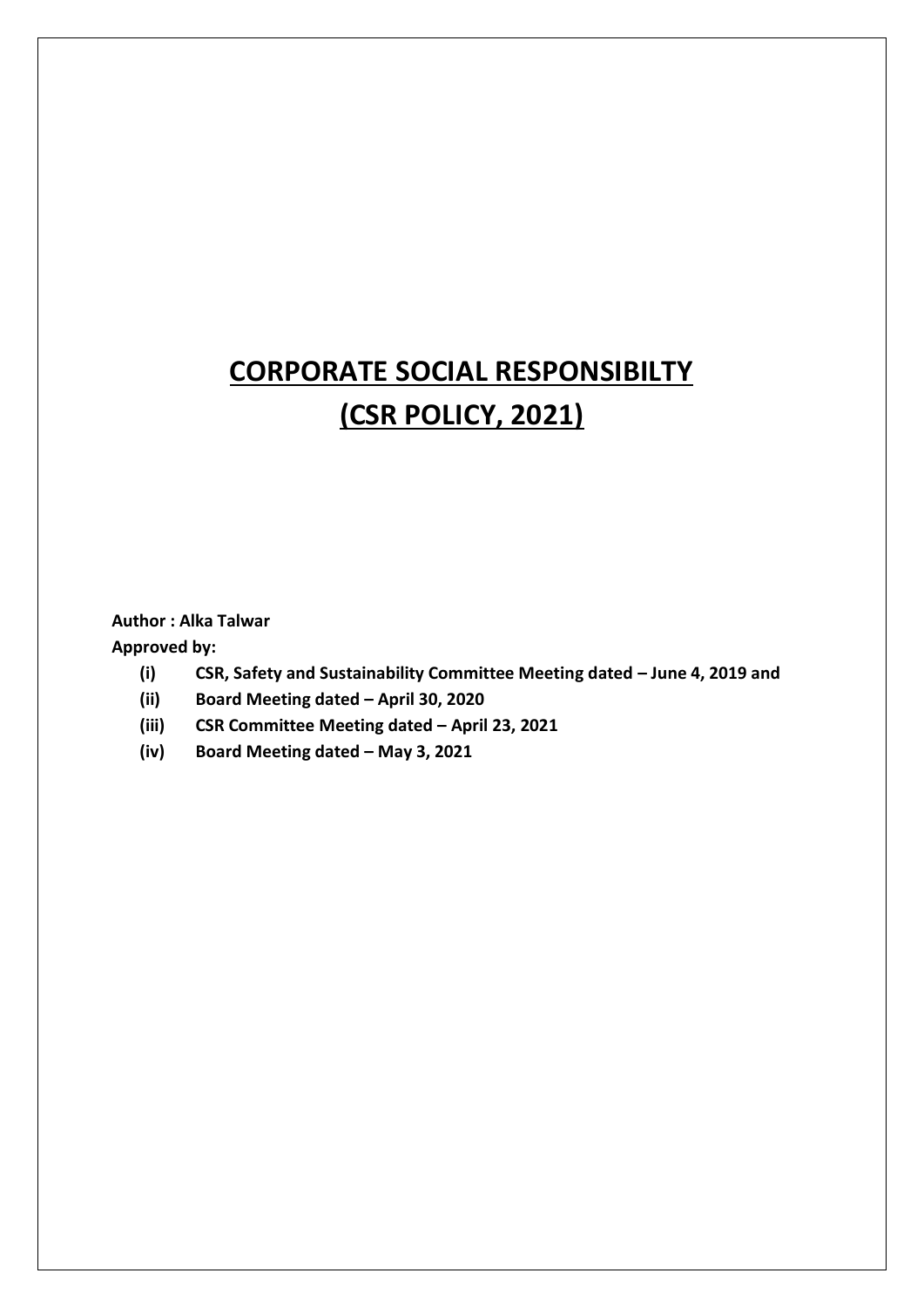#### **Purpose:**

Tata Chemicals is committed to upholding **the highest standards of corporate social responsibility**. We endorse the Tata Group Purpose of **improving the quality of life o**f the communities we serve through long term stakeholder value creation. We believe in **positively impacting the environment**  and supporting the communities we operate in, **focusing on sustainability of our programs and empowerment of our communities.** 

# **Applicability & Scope:**

The policy is applicable across Tata Chemicals Limited. The scope of this policy is to strategically draw the guiding principles for selection, implementation and monitoring of CSR activities as well as formulation of the annual action plan by the Board of the Company, after taking into account the recommendations of its CSR Committee.

The policy is to be read in alignment with the requirements of Section 135 of the Companies Act, 2013 (the Act) and the corresponding rules made thereunder, as amended from time to time ('CSR Rules'), Schedule VII of the Act and the Tata group's philanthropy & CSR values.

# **Our CSR programs shall be designed to:**

- Serve and be seen to serve society, local and national goals in all the countries where we operate.
- Create a significant and sustained impact on communities affected by our businesses.
- Provide opportunities for our employees, our customers and partners to contribute to these efforts through volunteering.
- Play a significant role in promotion of inclusive growth through empowerment of farmers, women and socially and economically weaker sections of society.
- Build partnerships and promote innovation through incubation of ideas and technology to address societal needs

# **Sectors & issues:**

Our CSR initiatives are a part of global sustainable development goals (SDG). Specifically, we address the following SDGs through our program – SDG 1: No poverty, SDG 2: Zero Hunger, SDG 3: Good Health and Well-being, SDG 4: Quality Education, SDG 5: Gender Equality, SDG 6: Clean Water and Sanitation, SDG 7: Affordable and Clean Energy, SDG 10: Reduced Inequality, SDG 13: Climate Action, SDG 14: Life Below Water, SDG 15: Life on Land, SDG 17: Partnerships to achieve the Goal.

These relate to poverty alleviation, food security, good health and wellbeing, education, clean water & sanitation, Gender equality, reduced inequality, sustainable energy, climate change, resource and Bio-diversity conservation.

In addition, we will respond to any disasters, depending upon where they occur and our own ability to respond meaningfully.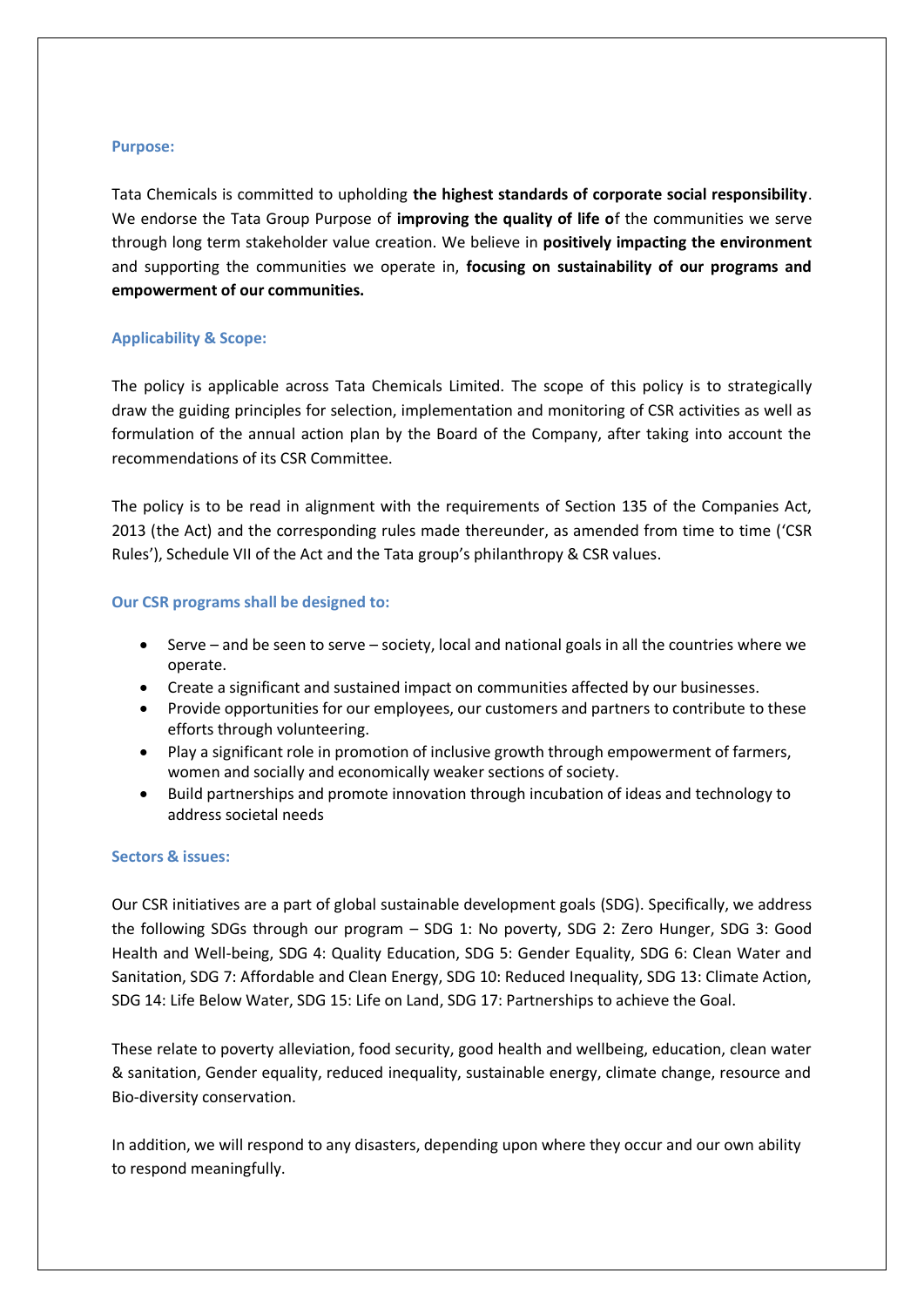#### **Resources:**

We propose to deploy the following resources for our CSR activities:

- Funds: At the minimum, 2% of average net standalone India profits of the past 3 years as per Companies Act, 2013.
- Services and Expertise of our employees through structured volunteering programme HOPE.
- Facilities of our offices and plant sites.
- Resources from our business partners.
- Resources from other organizations within and outside the Tata group.

# **Geographies and target communities:**

The geographical focus of the Company's CSR activities will be where we or our subsidiaries have a significant presence. In these geographies, we would concentrate our efforts on villages and habitations within a 50 km radius of our plants and offices. We have identified a few areas of work where we would like to impact at scale across the country. These include work through our centres of excellence - Sustainable agriculture and farm excellence and Coastal and marine biodiversity conservation, reducing malnutrition, providing clean drinking water and impacting livelihoods through our social enterprise organizations. The specific locations will be determined at the beginning of each year.

# **CSR expenditure, treatment of surplus and setting off of excess spent:**

The Company every financial year, spends at least 2% of the average net profits of the Company made during the three immediately preceding financial years in pursuance of the CSR Policy. For this purpose, the net profit and average net profit shall be calculated in accordance with the provisions of section 198 of the Act read with the Companies (Corporate Social Responsibility Policy) Rules, 2014.

The administrative overheads not to exceed 5% of total CSR expenditure of the Company for the financial year relating to the general management and administration of CSR functions in the company.

Where the Company spends an amount in excess of requirement provided under Section 135(5) of the Act, such excess amount may be set off against the requirement to spend under section 135(5) up to immediate succeeding three financial years subject to the certain conditions.

# **Implementation & monitoring:**

#### **Implementation**

The Company will implement its CSR activities in a number of ways i.e. Directly through our in-house teams and through qualified implementing agencies including our own Trusts, societies and section 8 companies, TCL's subsidiaries, The Tata Trusts, Tata Strive and organisations set up to implement Tata Group Focus Initiatives, and through external expert agencies and partners.

The Company may also collaborate with other companies for undertaking projects or CSR activities.